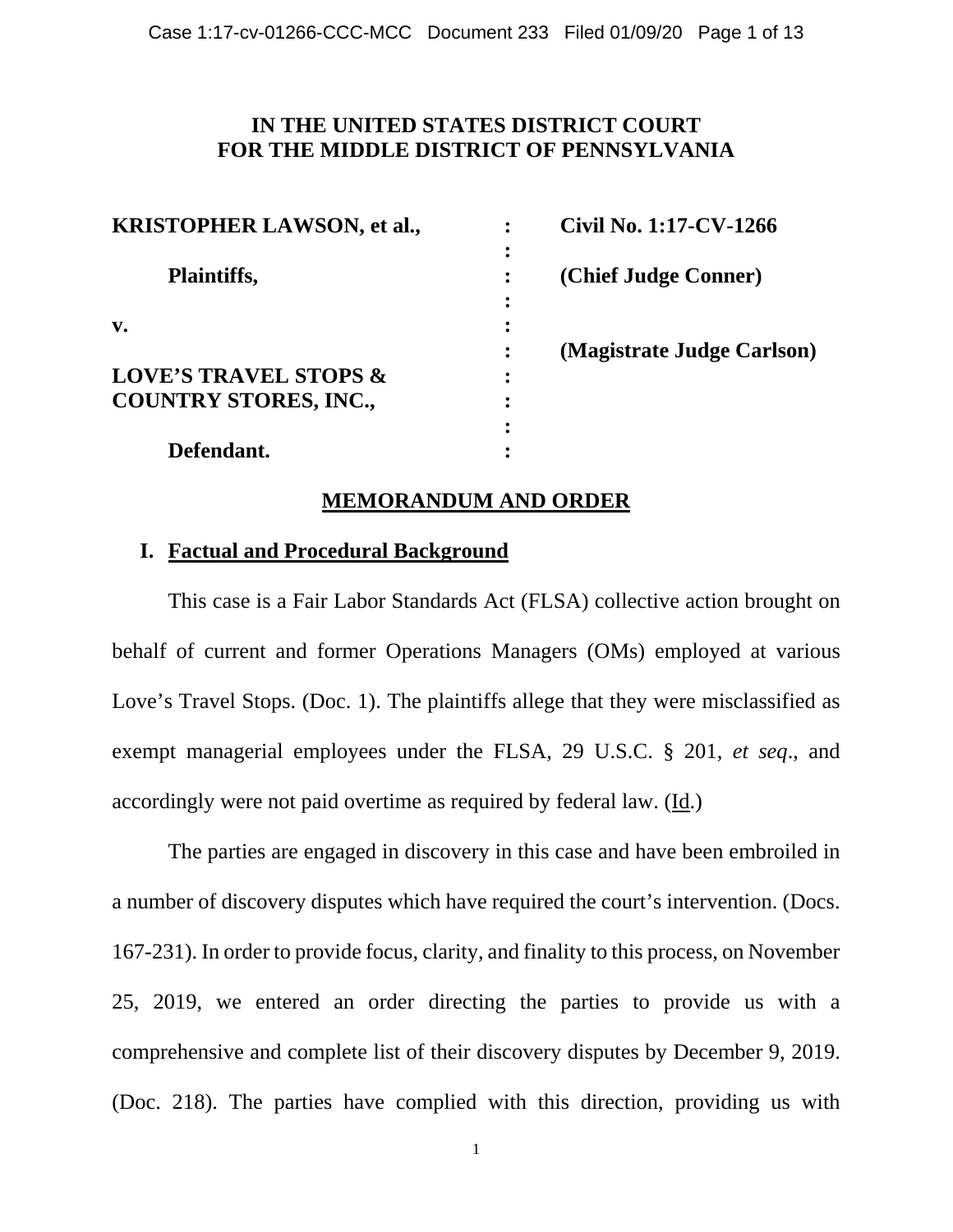correspondence outlining the remaining discovery disputes that divide these litigants. (Docs. 219-223).

Included among these remaining discovery disputes is a disagreement between the parties regarding the plaintiffs' demands that the defendant should provide discovery of text messages that pertain to the issues in this litigation that Love's supervisors possess on company-owned cell phones. This specific demand for discovery of defense cellphone text messages follows a disagreement between Love's and the plaintiffs regarding the adequacy of the plaintiffs' ESI searches, which included searches of the stored emails and text messages on the phones of the various Opt-In plaintiffs. In response to this prior dispute, we denied Love's request that we order the plaintiffs to undertake the burden and expense of a wholesale forensic review of the Opt-Ins cellphones. Instead, we only granted Love's limited relief in the form of an order directing some further, tailored ESI searches by the Opt-In plaintiffs for ESI, including relevant cellphone text messages. (Doc. 210). We entered this order, in part, because we were satisfied that Love's discovery demands, which specifically referenced text messages, had previously placed the plaintiffs on notice that this information was being sought by the defense. (Doc. 223 at 9).

The plaintiffs, in turn, now seek ESI discovery of the content of text messages found on the company-owned cellphones of Love's supervisors, a request that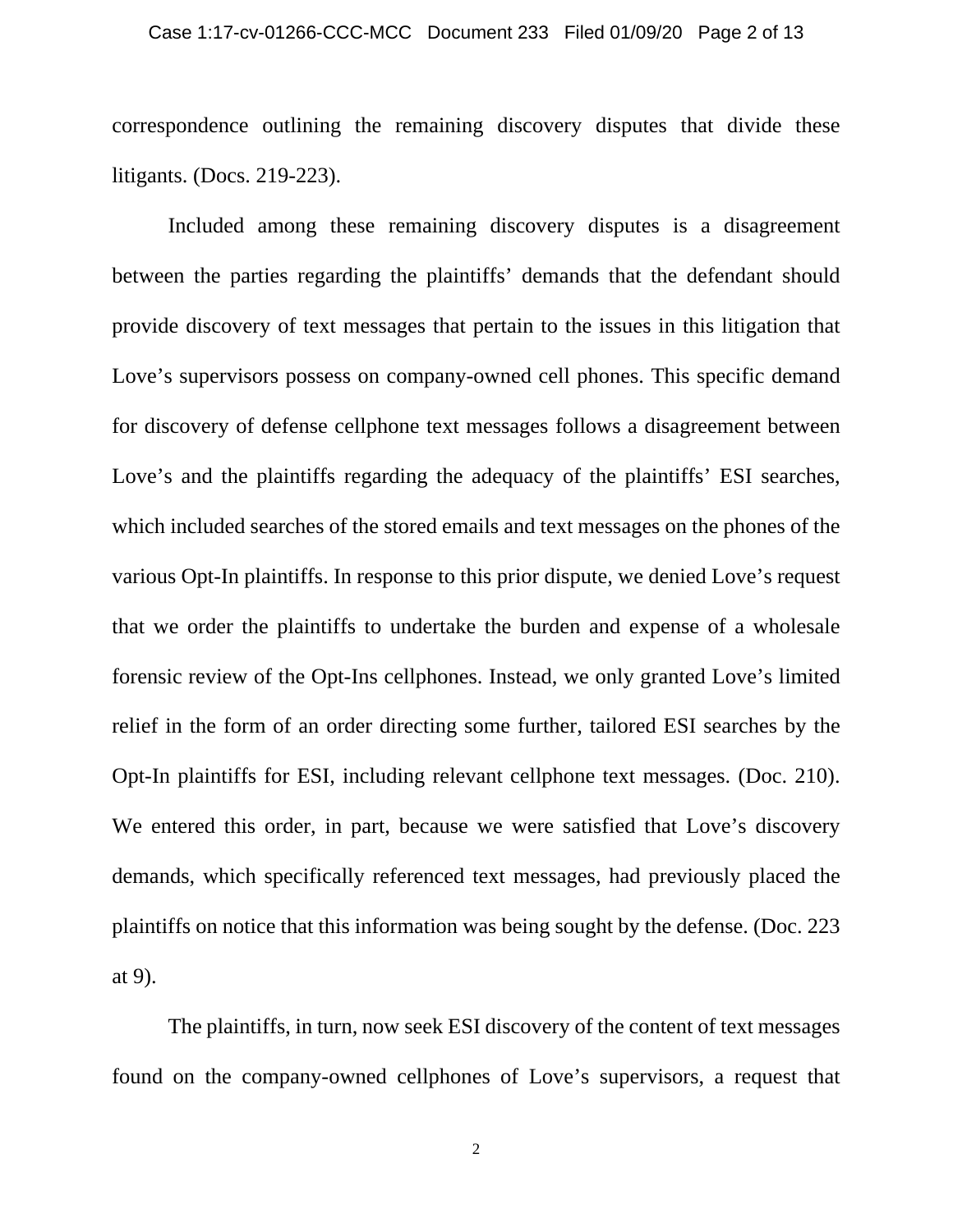Love's opposes on several grounds. First, Love's contends that the plaintiffs are delinquent in making this request, having waited until near the close of discovery before specifically demanding production of cellphone text messages. The plaintiffs have responded to this timeliness objection by arguing that this text message information was sought by them in their July 2018 requests for production of documents. We are not entirely persuaded by this argument, since our reading of these requests for production does not lead us to conclude that the requests clearly placed Love's on notice that the plaintiffs were seeking text messages.

Aside from these timeliness issues, Love's raises concerns regarding the relevance, scope, cost and proportionality of this requested discovery. At the outset, Love's contends that the plaintiffs' requests, which are framed in terms of all text messages from company owned phones, are not bound or defined by any considerations of factual relevance to the issues in this litigation. We agree that no party would be entitled to all text messages contained on an opposing party's cellphones. Only those messages that were relevant to the issues in this litigation would be subject to discovery and disclosure.

Further, Love's notes that the scope of this request is quite broad. According to Love's, only senior management at the District Director or Division Manager level possess company-owned cellphones. However, the number of such companyowned devices is significant and may include 100 devices. In fact, some 18 Division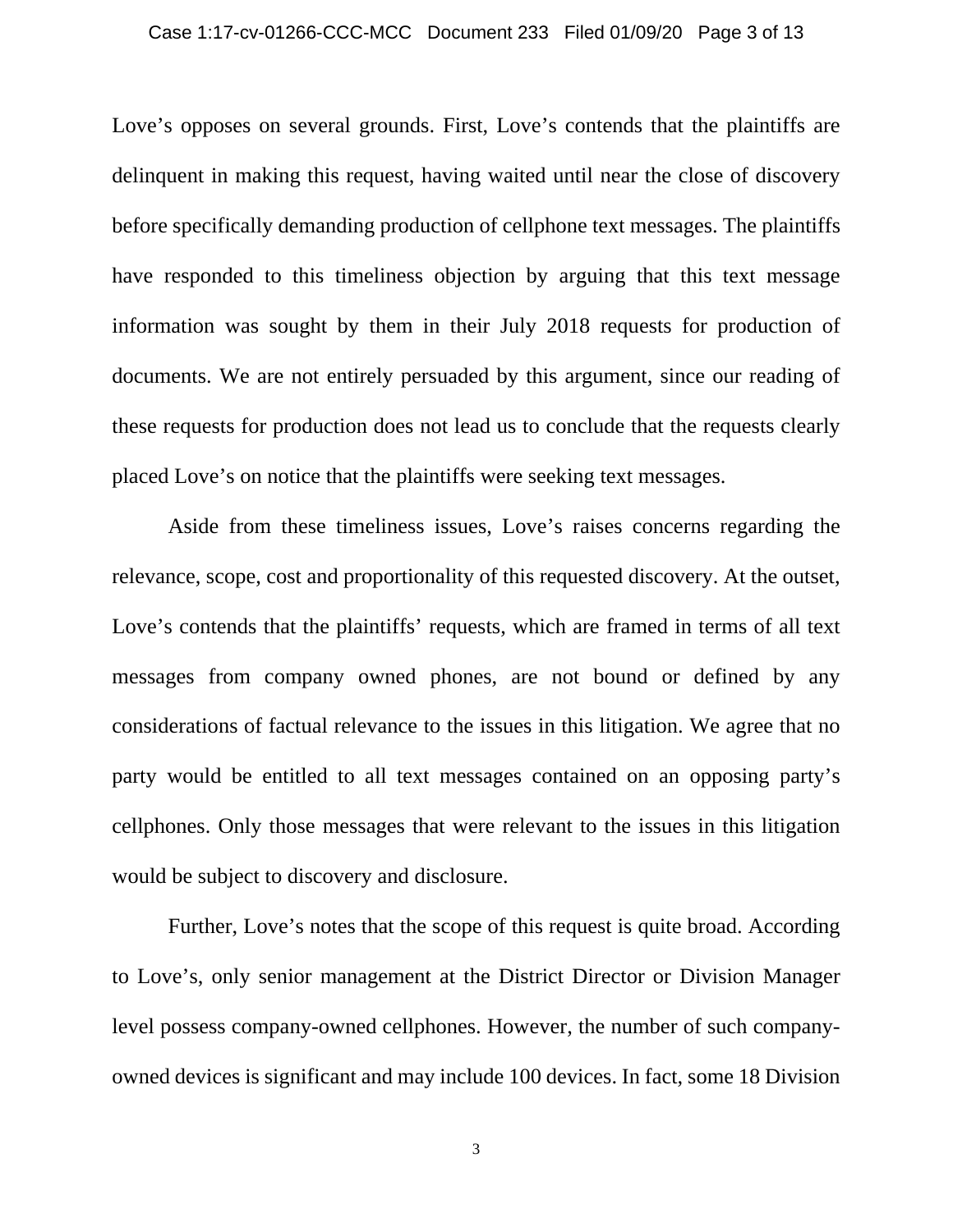Directors or District Managers oversee the work of the discovery Opt-In plaintiffs. Thus, wholesale disclosure of text messages from all of these devices could be a significant undertaking.

Beyond the scope of this enterprise, Love's identifies considerable expenses associated with just the initial effort to capture the extant text messages on these devices. Love's contends that this data capture expense would be approximately \$1,500 per cellphone. Thus, the cost of simply capturing and retaining this data would be \$150,000 for all company-owned cell phones for the 100 senior officials who possess such phones, and up to \$27,000 for the 18 officials who actually oversee the discovery Opt-In plaintiffs. Moreover, this projected cost relates solely to capturing this data. There would be additional expenses associated with any data searches of these devices.

Further, Love's argues that the plaintiffs have not made a sufficient showing of relevance to secure this discovery. In particular, Love's notes that the senior managers who possess company-issued cellphones are several rungs above Operations Managers in the corporate hierarchy. Therefore, they would have little reason to communicate with or about the daily duties of Operations Managers through text messages. Love's bolsters its relevance argument by observing that one Opt-In plaintiff who was deposed, Mr. Lawson, produced no relevant text messages from his cellphone describing his duties or other matters relating to this case. If the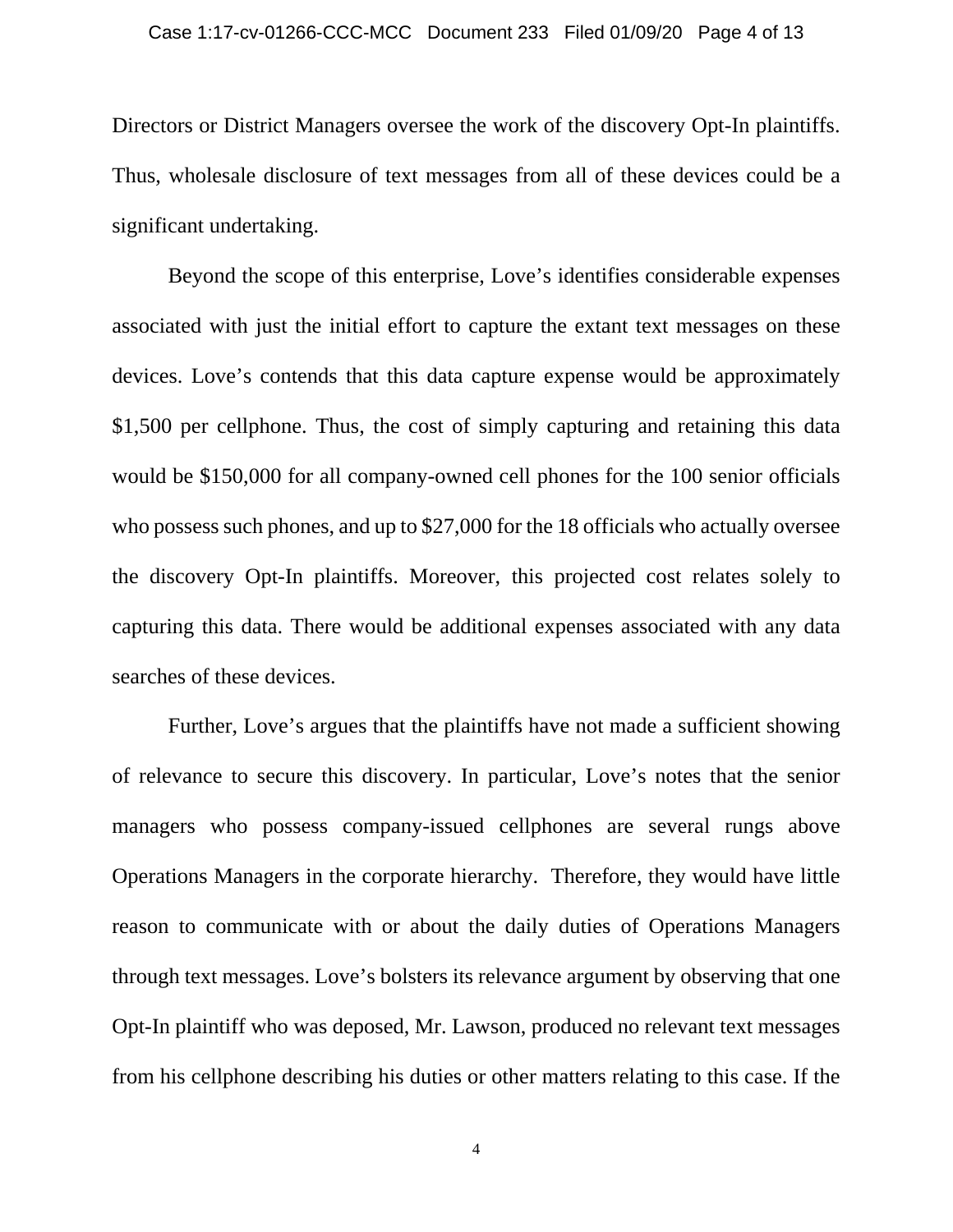actual Operations Managers possessed nothing on their cellphones in terms of relevant text messages concerning their duties and job classification, Love's reasons that it is highly unlikely that a body of relevant text messages exist on the phones of corporate officials who are far removed from OM work or direct supervision of OMs.

Finally, given the substantial expense associated with the collection of this data, the limited showing of relevance made here, and the tardiness of the specific request, Love's contends that this discovery demand does not satisfy the proportionality principles embodied in Rule 26.

We add one other consideration to these concerns identified by Love's, a factor which previously led us to deny many aspects of Love's request for cellphone data from the Opt-In plaintiffs and caused us to narrowly circumscribe Love's demands for ESI from the plaintiffs. Cellphones and cellphone technology are now a ubiquitous part of our lives. For many, the most personal and intimate facts of their lives are carried and saved in their personal electronic devices. Therefore, requests for wide-ranging discovery of cellphone contents often implicate important privacy interests, interests which must be weighed against the need for such disclosure.

With the issues which divide the parties framed in this fashion, we turn to the resolution of this particular dispute.

5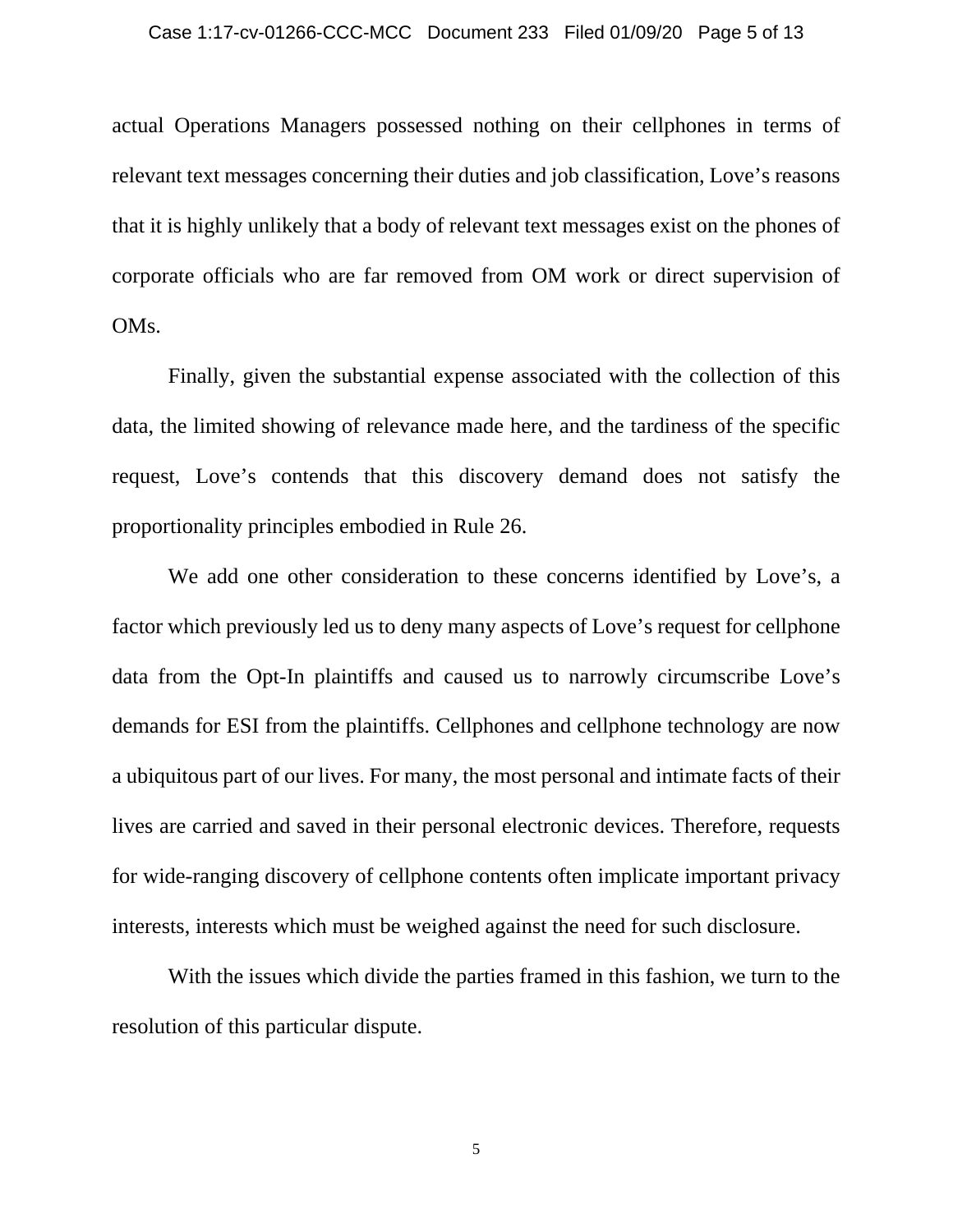# **II. Discussion**

Rulings regarding the proper scope of discovery are matters consigned to the court's discretion and judgment. A court's decisions regarding the conduct of discovery will be disturbed only upon a showing of abuse of that discretion. Marroquin-Manriquez v. I.N.S., 699 F.2d 129, 134 (3d Cir. 1983). This far-reaching discretion also extends to rulings by United States Magistrate Judges on discovery matters. In this regard:

District courts provide magistrate judges with particularly broad discretion in resolving discovery disputes. See Farmers & Merchs. Nat'l Bank v. San Clemente Fin. Group Sec., Inc., 174 F.R.D. 572, 585 (D.N.J. 1997). When a magistrate judge's decision involves a discretionary [discovery] matter . . ., "courts in this district have determined that the clearly erroneous standard implicitly becomes an abuse of discretion standard." Saldi v. Paul Revere Life Ins. Co., 224 F.R.D. 169, 174 (E.D. Pa. 2004) (citing Scott Paper Co. v. United States, 943 F. Supp. 501, 502 (E.D. Pa. 1996)). Under the standard, a magistrate judge's discovery ruling "is entitled to great deference and is reversible only for abuse of discretion." Kresefky v. Panasonic Commc'ns and Sys. Co., 169 F.R.D. 54, 64 (D.N.J. 1996); see also Hasbrouck v. BankAmerica Hous. Servs., 190 F.R.D. 42, 44-45 (N.D.N.Y. 1999) (holding that discovery rulings are reviewed under abuse of discretion standard rather than de novo standard); EEOC v. Mr. Gold, Inc., 223 F.R.D. 100, 102 (E.D.N.Y. 2004) (holding that a magistrate judge's resolution of discovery disputes deserves substantial deference and should be reversed only if there is an abuse of discretion).

Halsey v. Pfeiffer, No. 09-1138, 2010 WL 2735702, at \*1 (D.N.J. Sept. 27, 2010).

The exercise of this discretion is guided, however, by certain basic principles.

At the outset, Rule 26(b) of the Federal Rules of Civil Procedure generally defines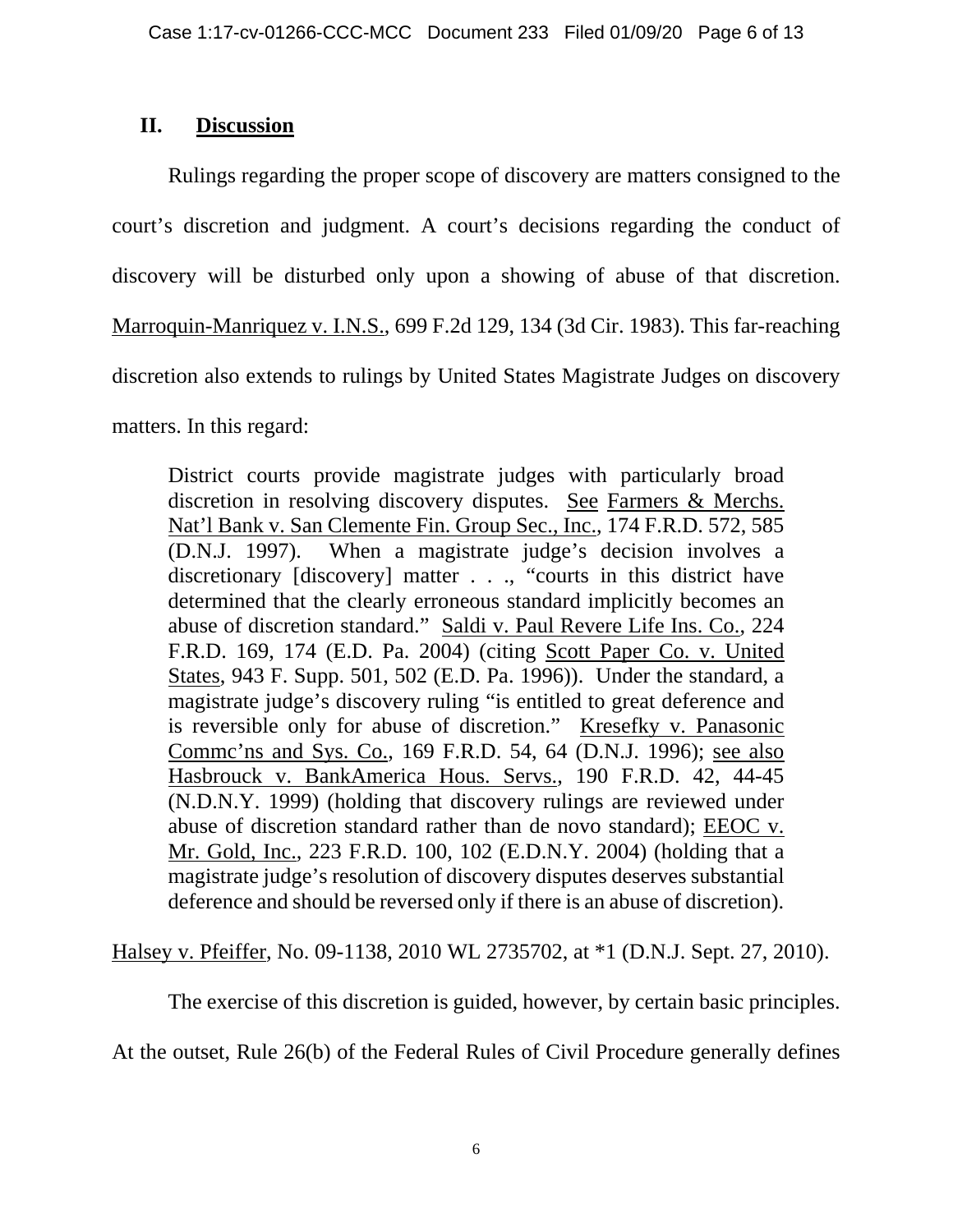the scope of discovery permitted in a civil action, prescribes certain limits to that discovery and provides as follows:

(b) Discovery Scope and Limits.

(1) *Scope in General*. Unless otherwise limited by court order, the scope of discovery is as follows: Parties may obtain discovery regarding any nonprivileged matter that is relevant to any party's claim or defense and proportional to the needs of the case, considering the importance of the issues at stake in the action, the amount in controversy, the parties' relative access to relevant information, the parties' resources, the importance of the discovery in resolving the issues, and whether the burden or expense of the proposed discovery outweighs its likely benefit. Information within this scope of discovery need not be admissible in evidence to be discoverable.

Fed. R. Civ. P. 26(b).

Thus, our discretion is limited in a number of significant ways by the scope of Rule 26 itself, which provides for discovery of only "nonprivileged matter that is relevant to any party's claim or defense." Therefore, "[t]he Court's discretion in ruling on discovery issues is, therefore, restricted to valid claims of relevance and privilege." Robinson v. Folino, No. 14-227, 2016 WL 4678340, at \*2 (citing Jackson v. Beard, No. 11-1431, 2014 WL 3868228, at \*5 (M.D. Pa. Aug. 6, 2014) ("[a]lthough the scope of relevance in discovery is far broader than that allowed for evidentiary purposes, it is not without its limits....Courts will not permit discovery where a request is made in bad faith, unduly burdensome, irrelevant to the general subject matter of the action, or relates to confidential or privileged information")).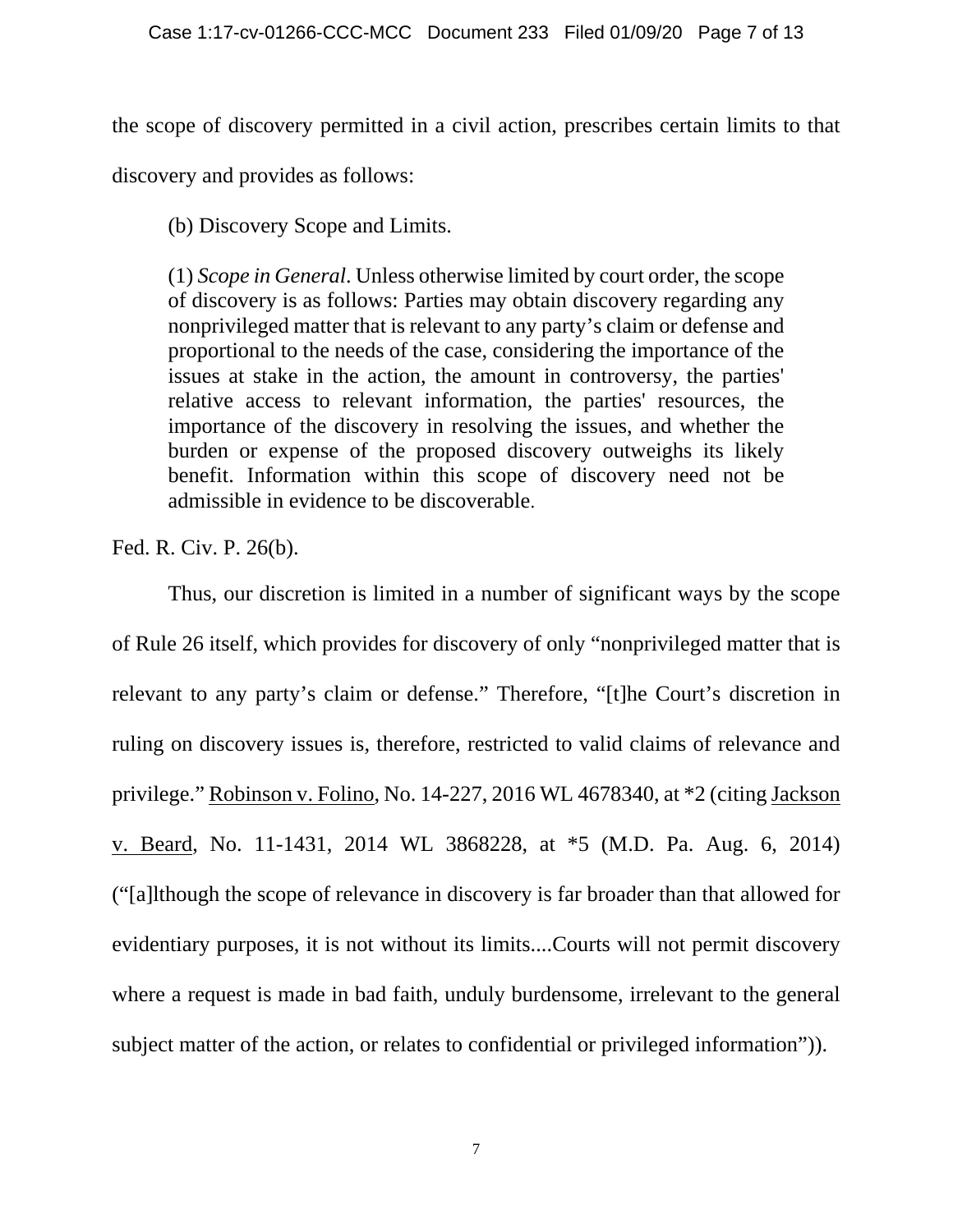Accordingly, at the outset it is clear that Rule 26's definition of that which can be obtained through discovery reaches any nonprivileged matter that is relevant to any party's claim or defense, and valid claims of relevance and privilege still cabin and restrict the court's discretion in ruling on discovery issues. Furthermore, the scope of discovery permitted by Rule 26 embraces all relevant information, a concept which is not confined to admissible evidence but is also defined in the following terms: "Information within this scope of discovery need not be admissible in evidence to be discoverable." Fed. R. Civ. P. 26(b)(1). Rather, Rule 26 states that "[p]arties may obtain discovery regarding any nonprivileged matter that is relevant to any party's claim or defense." This concept of relevance is tempered, however, by principles of proportionality. Thus we are now enjoined to also consider whether the specific discovery sought is "proportional to the needs of the case, considering the importance of the issues at stake in the action, the amount in controversy, the parties' relative access to relevant information, the parties' resources, the importance of the discovery in resolving the issues, and whether the burden or expense of the proposed discovery outweighs its likely benefit." Fed. R. Civ. P. 26(b)(1). "Thus, it has been said that the amended rule 'restores the proportionality factors to their original place in defining the scope of discovery.' " Fassett v. Sears Holdings Corp., 319 F.R.D. 143, 150 (M.D. Pa. 2017) (quoting Wertz v. GEA Heat Exchangers Inc*.*, No. 1:14- CV-1991, 2015 WL 8959408, at \*2 (M.D. Pa. Dec. 16, 2015)).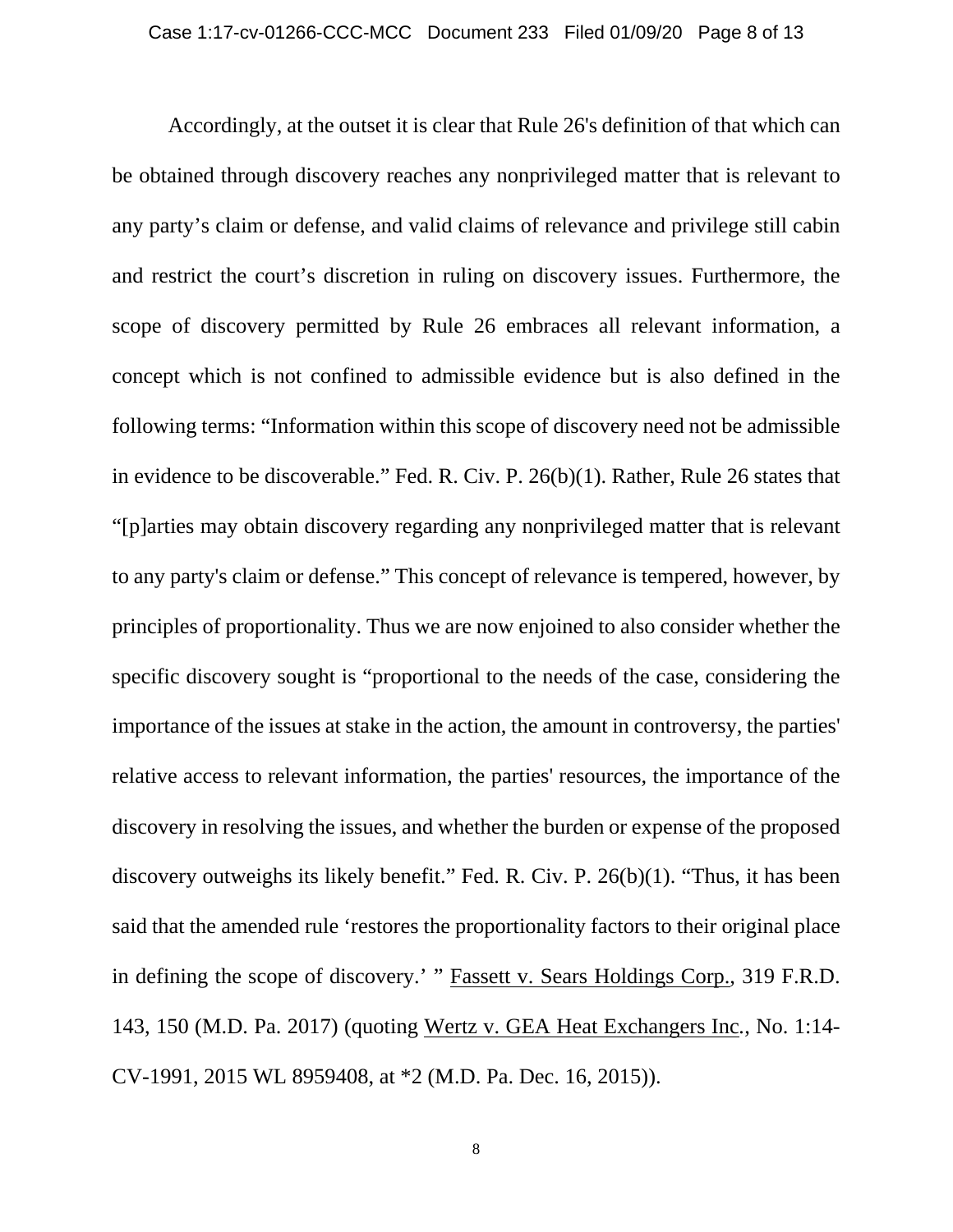Finally, we recognize that there is a uniquely intrusive aspect to this proposal, which would entail a forensic review of the electronic media of as many as 100 persons. In framing the approach to such discovery, we must be mindful of the fact that social media is at once both ubiquitous and often intensely personal, with persons sharing through social media, and storing on electronic media, the most intimate of personal details on a host of matters, many of which may be entirely unrelated to issues in specific litigation. As the Supreme Court has observed in a criminal context:

[T]there is an element of pervasiveness that characterizes cell phones but not physical records. Prior to the digital age, people did not typically carry a cache of sensitive personal information with them as they went about their day. Now it is the person who is not carrying a cell phone, with all that it contains, who is the exception.

Riley v. California, 573 U.S. 373, 395, 134 S. Ct. 2473, 2490, 189 L. Ed. 2d 430  $(2014)$ . Thus, "[t]oday . . . it is no exaggeration to say that many of the more than 90% of American adults who own a cell phone keep on their person a digital record of nearly every aspect of their lives—from the mundane to the intimate." Id.

Acknowledging this fact of our modern society:

Numerous courts have also recognized this need to "guard against undue intrusiveness" and to be "cautious in requiring" the forensic inspection of electronic devices, in order to protect privacy interests. See John B. v. Goetz, 531 F.3d 448, 459-60 (6th Cir. 2008) (citing cases and concluding that the "compelled forensic imaging orders here failed to account properly for ... significant privacy and confidentiality concerns"). "Mere suspicion" or speculation that an opposing party may be withholding discoverable information is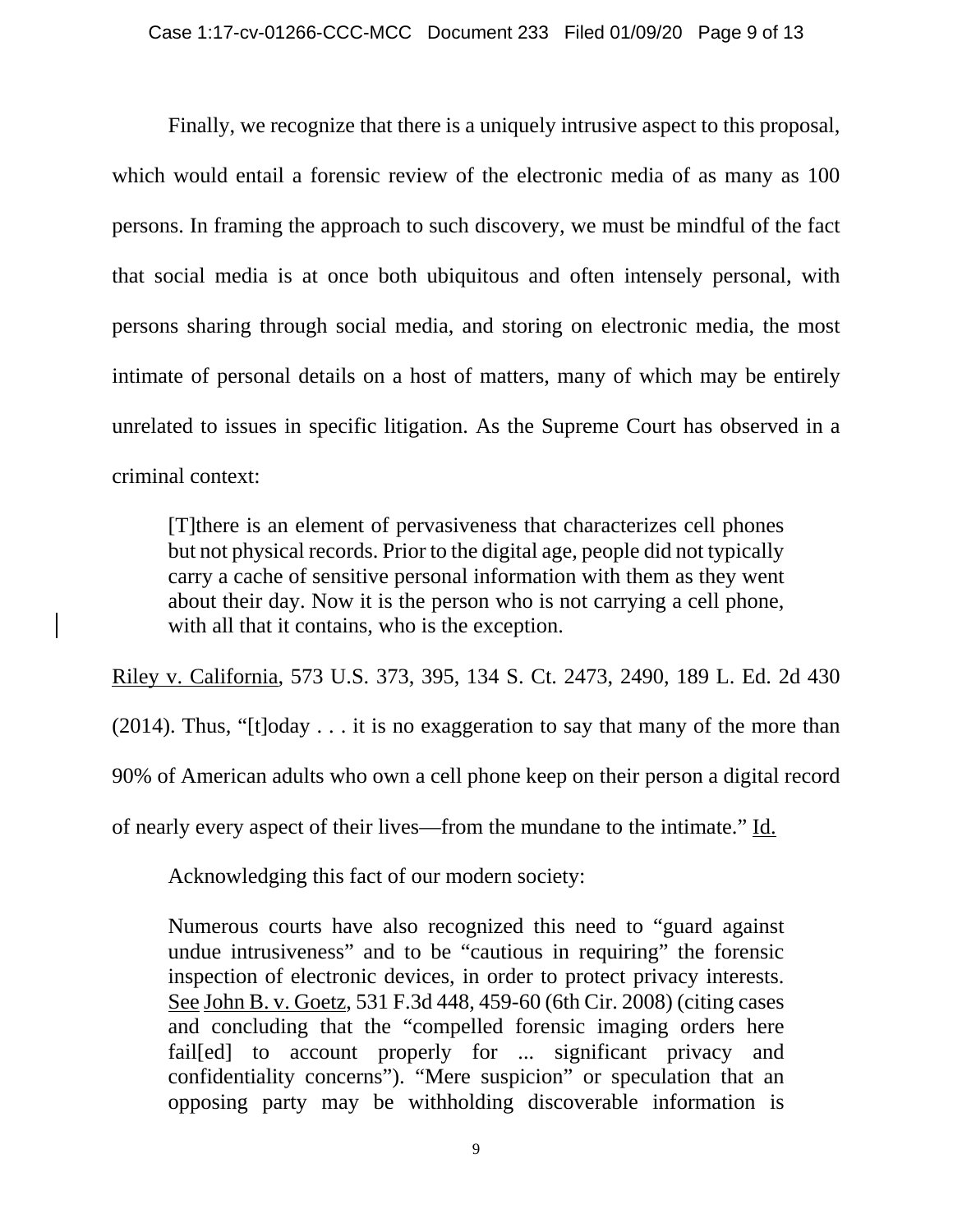insufficient to support an "intrusive examination" of the opposing party's electronic devices or information systems. Scotts Co. LLC v. Liberty Mut. Ins. Co., No. 2:06-CV-899, 2007 WL 1723509, at \*2 (S.D. Ohio June 12, 2007).

Hespe v. City of Chicago, No. 13 C 7998, 2016 WL 7240754, at \*4 (N.D. Ill. Dec. 15, 2016).

 Guided by these considerations, we turn to the specific requests for relief sought by the plaintiffs. At the outset, we will decline the plaintiffs' invitation to require some sort of wholesale disclosure and retention of a wide array of cellphone data, just as we had previously declined Love's invitation to compel the plaintiffs to retain an expert to collect and cull all of the cellphone data from the Opt-In plaintiffs. In our view, such sweeping discovery cannot be justified in this case for several reasons. First, we find that this request is tardy, and the plaintiffs' July 2018 requests for production did not plainly put Love's on notice that the plaintiffs were requesting cellphone text messages. Further, the request has a certain conjectural quality to it. The plaintiffs have not shown that any discoverable material exists on these cellphones, and the paucity of relevant information which the plaintiffs have located on their own cellphones concerning these FLSA claims suggests that it is unlikely that the senior executives who possessed company-provided cell phones, but were far removed from the OMs and their day-to-day activities, would have some greater body of relevant text messages. Moreover, the plaintiffs' requests do not seem bound or confined by any clearly defined concepts of relevance, describing particular types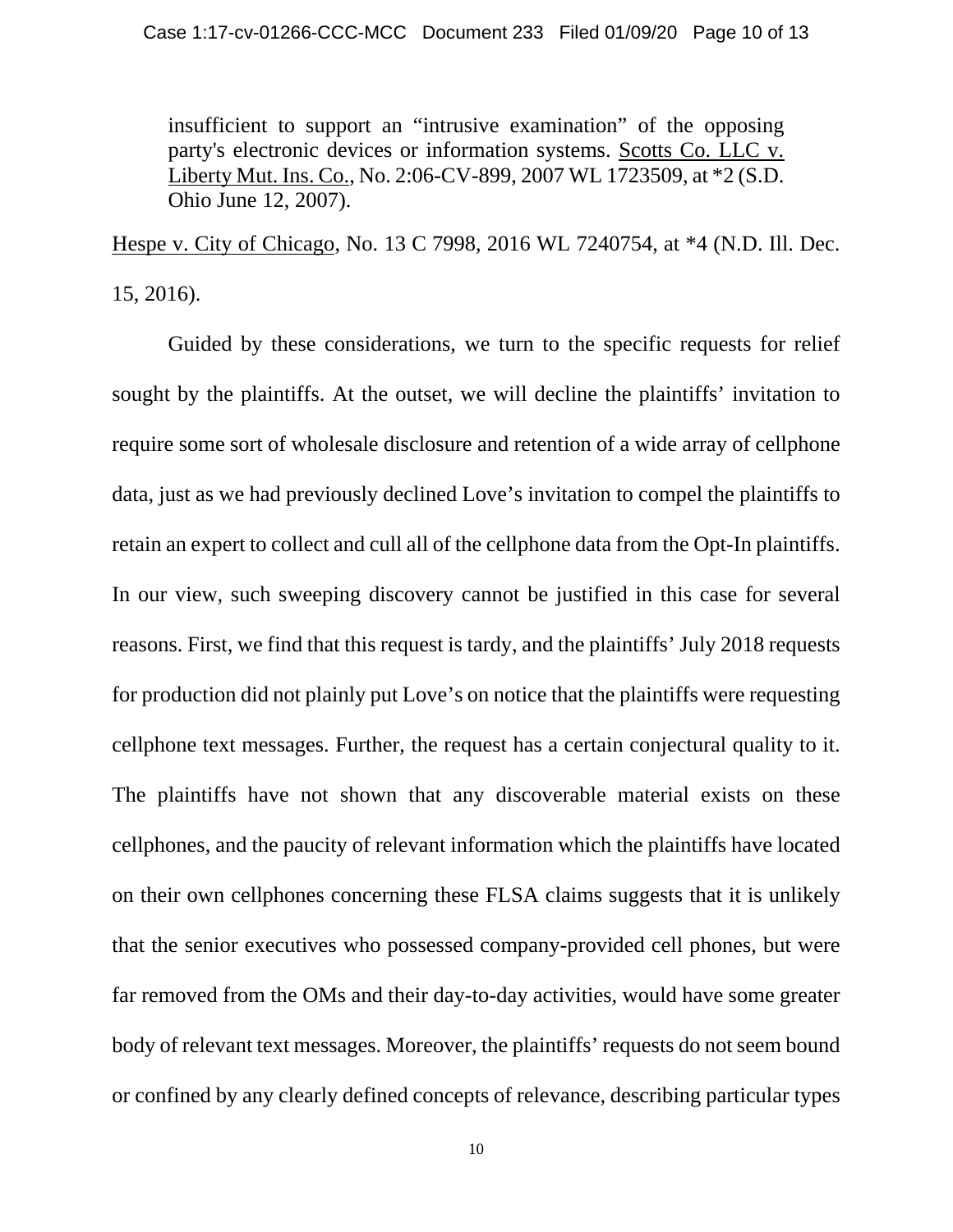of information which they seek from these cell phones. In addition, the expense of collecting this data would be significant, ranging between \$27,000 and \$150,000. Without some more specific showing of relevance, these expenses seem disproportionate to the costs of complying with conjectural requests for review of the text messages contained by as many as 100 cellphones. Finally, beyond these concerns of proportionality, we recognize that wholesale, far-reaching collection or disclosure of cellphone data could intrude upon the privacy interests of others.

 Yet, while we will decline this invitation to order the defense to engage in this discovery, we recognize that a more narrowly tailored request, supported by a more specific showing of relevance, might be appropriate. For example, if cellphone ESI disclosures by discovery Opt-In plaintiffs suggested that relevant ESI might be also be found on the cellphones of particular Division Directors or District Managers, then the balance of relevance, proportionality, and privacy might well tilt in favor of some more carefully defined disclosures. Therefore, we will also direct that if the plaintiffs wish to seek more specific and narrowly focused discovery of cellphone information, they should provide the defense with a tightly focused discovery request, along with any proffer of relevance, on or before **January 30, 2020**. The parties should then consult, confer, and attempt to agree upon the scope of any carefully tailored, relevant search for such data. If the parties are unable to come to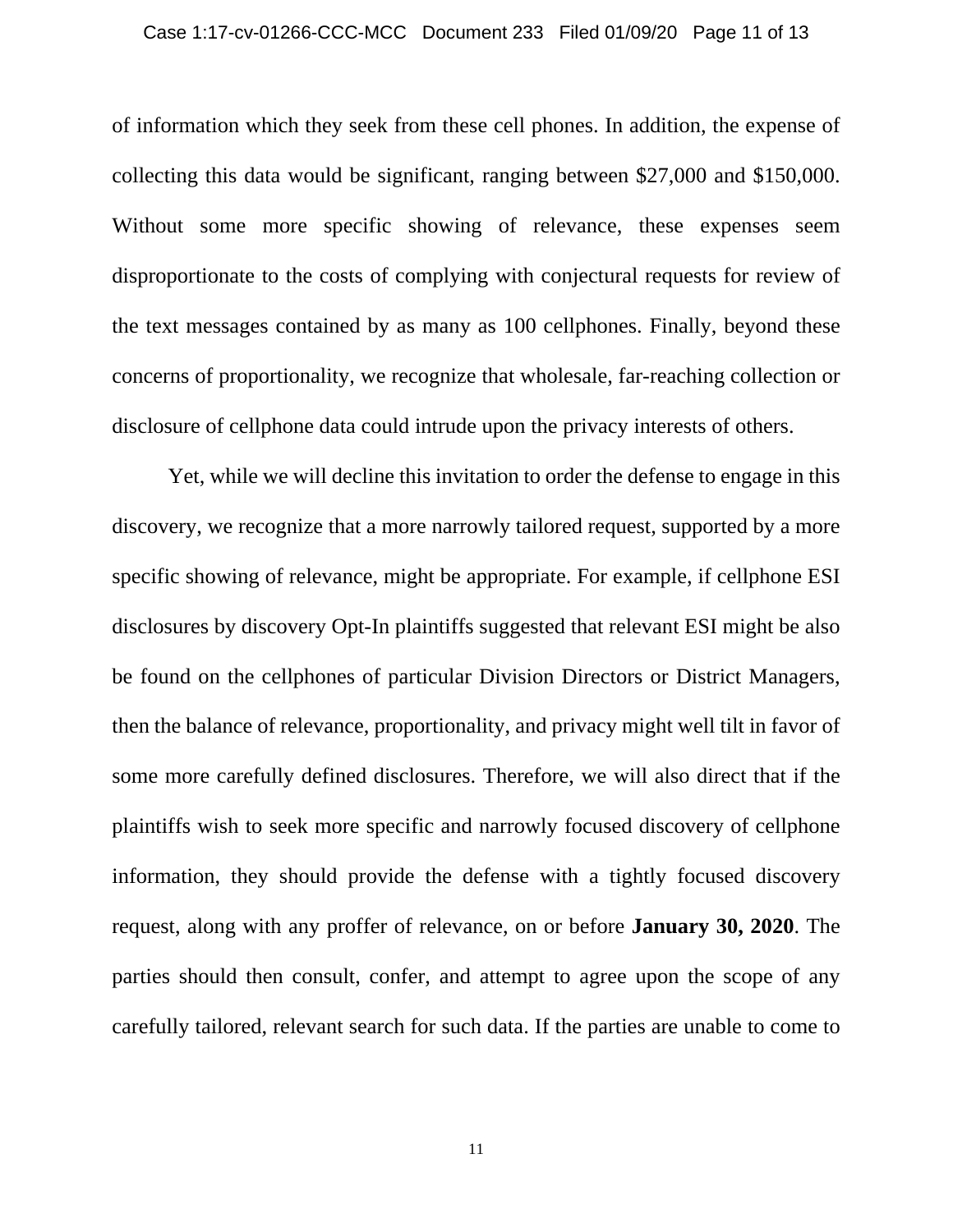an agreement on the scope of such a search, they shall notify the court on or before

# **February 17, 2020**.

An appropriate order follows.